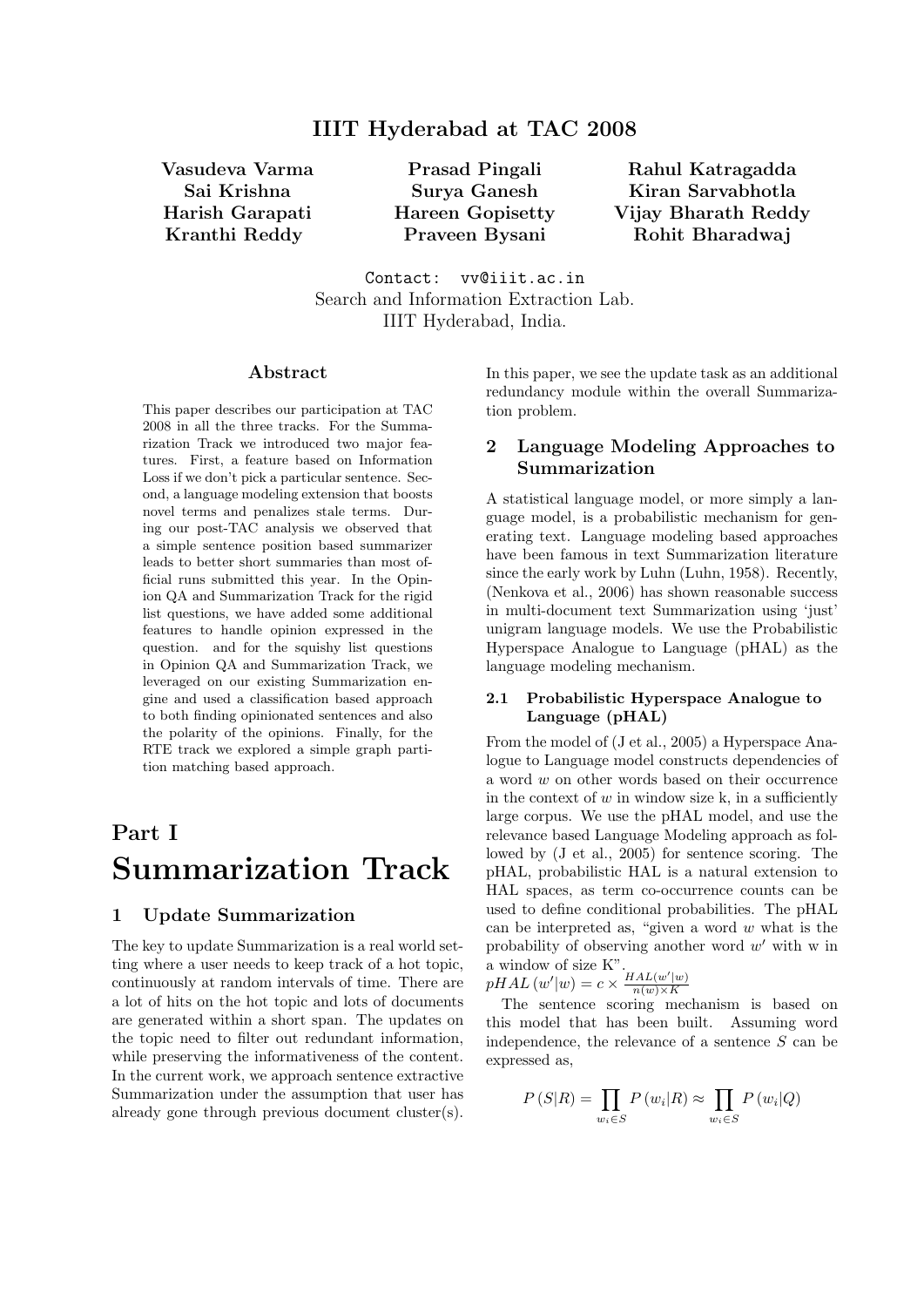$$
P(S|R) = \prod_{w_i \in S} \frac{P(w_i)}{P(Q)} \prod_{q_j} pHAL(q_j|w_i)
$$

$$
\approx \prod_{w_i \in S} P(w_i) \prod_{q_j} pHAL(q_j|w_i)
$$
(1)

#### 2.2 Language Modeling Extension

While generating update summaries, whether in the case of Single Document Summarization or in Multi-Document Summarization the idea is to be able to present information that the reader has not already seen. Looking at it the other way, it could be considered as suppression of information that the user has already seen. In the context of language modeling, if we construct models that represent the document(or document collections) then the corresponding models for the new stream of data should be modified based on the information that has already been seen, and known to be of importance. It is interesting to note that, query relevance doesn't change. However, a considerable topical shift might occur in the new stream. To accommodate this topical shift and to avoid redundancy in the update-summary, we build a background aware language model that penalizes thematic features that occur more frequently in the background than in the new stream.

#### 2.2.1 Signature Terms

Topic signatures as defined by Lin and Hovy (2000) are a set of related terms that describe a topic. Lin and Hovy achieve their purpose by collecting a set of terms that are typically highly correlated with a target concept from a preclassified corpus such as TREC collections. We try to approximate the same using the dataset at hand. For each topic, if we consider cluster A as irrelevant set( $\hat{R}$ ) and cluster B as relevant  $set(R)$  we obtain terms that are relatively more important for cluster B than for cluster A. In this work we report on the utility of this method for term selection to aid context adjustment for Update Summarization.

The document set is pre-classified into two sets A and B. Assuming the following two hypotheses:

**Hypothesis 1** 
$$
(H1): P(B|t_i) = p = P(B|\tilde{t}_i)
$$
  
(2)

## **Hypothesis 2** (*H2*) :  $P(B|t_i) = p1 \neq p2 = P(B|\tilde{t_i})$ (3)

H1 implies that relevancy of a document is independent of  $t_i$ , while H2 implies that the presence of  $t_i$  indicates strong relevancy assuming  $p_1 \gg p_2$ . And the following 2-by-2 contingency table:

| l i | 11  | 12          |
|-----|-----|-------------|
|     | '21 | $^{\prime}$ |

Where  $O_{11}$  is the frequency of term  $t_i$  occurring in cluster B,  $O_{12}$  is the frequency of term  $t_i$  occurring in cluster A,  $O_{21}$  is the frequency of term  $t_i \neq t_i$ occurring in cluster B,  $O_{22}$  is the frequency of term  $t_i \neq t_i$  occurring in cluster A.

Assuming a binomial distribution:

$$
b(k; n, x) = {n \choose r} x^{k} (1-x)^{(n-k)}
$$

then the likelihood for  $H1$  is:

$$
L(H1) = b(O_{11}; O_{11} + O_{12}, p) b(O_{21}; O_{21} + O_{22}, p)
$$

and for H2 is:

$$
L(H2) = b(O_{11}; O_{11} + O_{12}, p1) b(O_{21}; O_{21} + O_{22}, p2)
$$

The log  $\lambda$  value is then computed as follows:

$$
= \log \frac{L(H1)}{LH2}
$$
  
= log  $\frac{b(O_{11}; O_{11} + O_{12}, p) b(O_{21}; O_{21} + O_{22}, p)}{b(O_{11}; O_{11} + O_{12}, p1) b(O_{21}; O_{21} + O_{22}, p2)}$   
=  $((O_{11} + O_{21}) \log p + (O_{12} + O_{22}) \log(1 - p)) -$   
 $(O_{11} \log p1 + O_{12} \log(1 - p1) + O_{21} \log p2 +$   
 $O_{22} \log(1 - p2)))$  (4)

This term  $\lambda$  is called Dunning's likelihood ratio (Dunning, 1993). Dunning suggests that  $\lambda$  is more appropriate for sparse data than  $\chi^2$  for hypothesis testing and the quantity  $-2 \log \lambda$  is asymptotically  $\chi^2$  distributed. And hence we can use  $\chi^2$  distribution table to look up  $-2 \log \lambda$  value at specific confidence level.

#### 2.2.2 Approach

Our approach is motivated by the fact that the necessary update may be seen as giving more weight to important sentences. Since, importance is now a factor that is also dependent on the previous utterances on the topic, we should either increase the weight of important terms in this cluster or decrease the weights of the words that are more important in the previous clusters. In any of the approaches we first need to identify signature terms (Lin and Hovy, 2000) of the respective cluster with respect to previous clusters. It may be observed that Summarization for the first cluster is a simple query-focused Summarization problem, and we do not consider it here.

The primary algorithm consists of the following steps: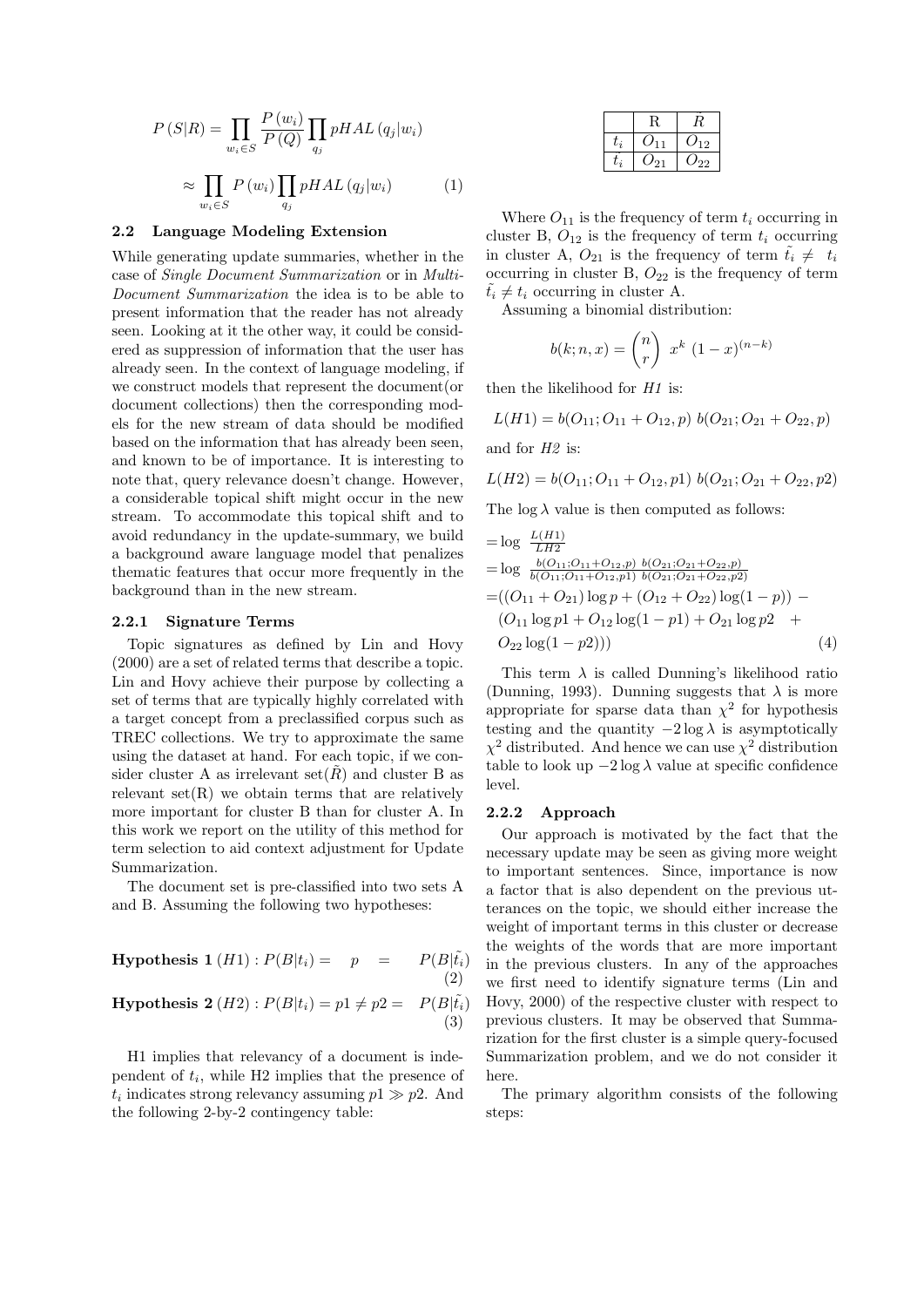- 1. For the first cluster, generate summary using the actual Summarization algorithm, say S(x).
- 2. For each of the next clusters
	- (a) Compute Language model of previous clusters, say  $LM(A)$ .
	- (b) Compute Language model of current cluster, say  $LM(B)$ .
	- (c) Generate Signature terms of previous cluster and current cluster, say  $T_A$  and  $T_B$  respectively.
	- (d) Modify the Language model of current cluster,  $LM(B)$ , by reducing the importance of co-locations of  $T_A$  and/or boosting the importance of co-locations of  $T_B$ .
	- (e) Generate summary based on the modified Language Model.

## 2.3 Context Adjustment

Let **T** be a set of Signature terms extracted as described earlier. Signature terms could be utilized in adjusting the language model as follows.  $\forall w_i \in \mathbf{T}$ ,

$$
\forall w_j \quad \overline{pHAL} (w_j|w_i, B) =
$$
  
 
$$
pHAL (w_j|w_i, B) + pHAL (w_j|w_i, A) \quad (5)
$$

$$
\forall w_j \quad \overline{pHAL}(w_j|w_i, B) =
$$
  
 
$$
pHAL(w_j|w_i, B) - pHAL(w_j|w_i, A) \quad (6)
$$

The update based on Eq. (5) is used to boost co-occurrences of novel terms in Cluster B, while update based on Eq. (6) penalizes co-occurrences of signature terms of previous clusters.

## 3 Query Independent Scoring

We used two scoring mechanisms for Query Independent Scoring, one QIScore and the other a feature based on Information Loss (explained in 3.2).

### 3.1 QIScore

We also used the query independent scoring mechanism(QIScore) (Pingali et al., 2007). The query independent scoring is based on a contrastive analysis of the given document set  $D$  with a randomly chosen document set.

#### 3.2 Sentence Representation Capability

We use information loss as a feature to measure sentence representation capability. We consider sentence and document cluster as different text units and Represent them with probabilistic distribution of

terms. We then measure how bad a sentence probability distribution is in modeling the documents distribution using relative entropy. By doing this we are able to capture the amount of information loss in picking a sentence as a representative of whole document cluster.

$$
S(D) = \sum_{w} P(w|S)log \frac{P(w|S)}{P(w|D)}
$$

 $S(D)$  is amount of information loss when we pick a sentence S as a Representative of document cluster D. The contribution of any term  $w$  in sentence information loss can be defined as how much we lose information by assuming the term is drawn from the sentence model instead of the document model.

The sentences with minimum information loss are considered to be more capable in presenting the content of document set.

For generic summary, a sentence importance is measured in terms of its capability to represent the relevant document set D as compare to a random document collection  $\hat{D}$ .

$$
Sentence_{score} = \frac{S(\hat{D})}{S(D)}
$$

In case of update summary we consider the sentence important if it is more capable in presenting the content of current document set as compare to a set of previously read documents.

When  $D = A$ ,  $\hat{D} = 100$  random news articles. Otherwise if  $D = B$ ,  $\hat{D} = A$ .

## 4 Post Sentence Ranking

Following simple features were used after sentences are obtained in ranked order.

Date Anaphora Once sentences are ranked and the best sentences are identified after eliminating redundancy, we perform a shallow Date Anaphora for relative years and months. Eg., 'last year' would be annotated with 2004, assuming the document is dated 2005. Such simple heuristic seems to be improve readability.

Information Filter and Redundancy Filter A simple information filter that eliminates sentences that contain too many stopwords was implemented. A ratio of number of content words to total number of words needed to be above a predetermined threshold, for the sentence to be include in summary. For summary of cluster B a set of 'n' top ranked sentences from cluster A were used for comparison. Relative Entropy of a sentence with already picked sentences was also used as redundancy measure.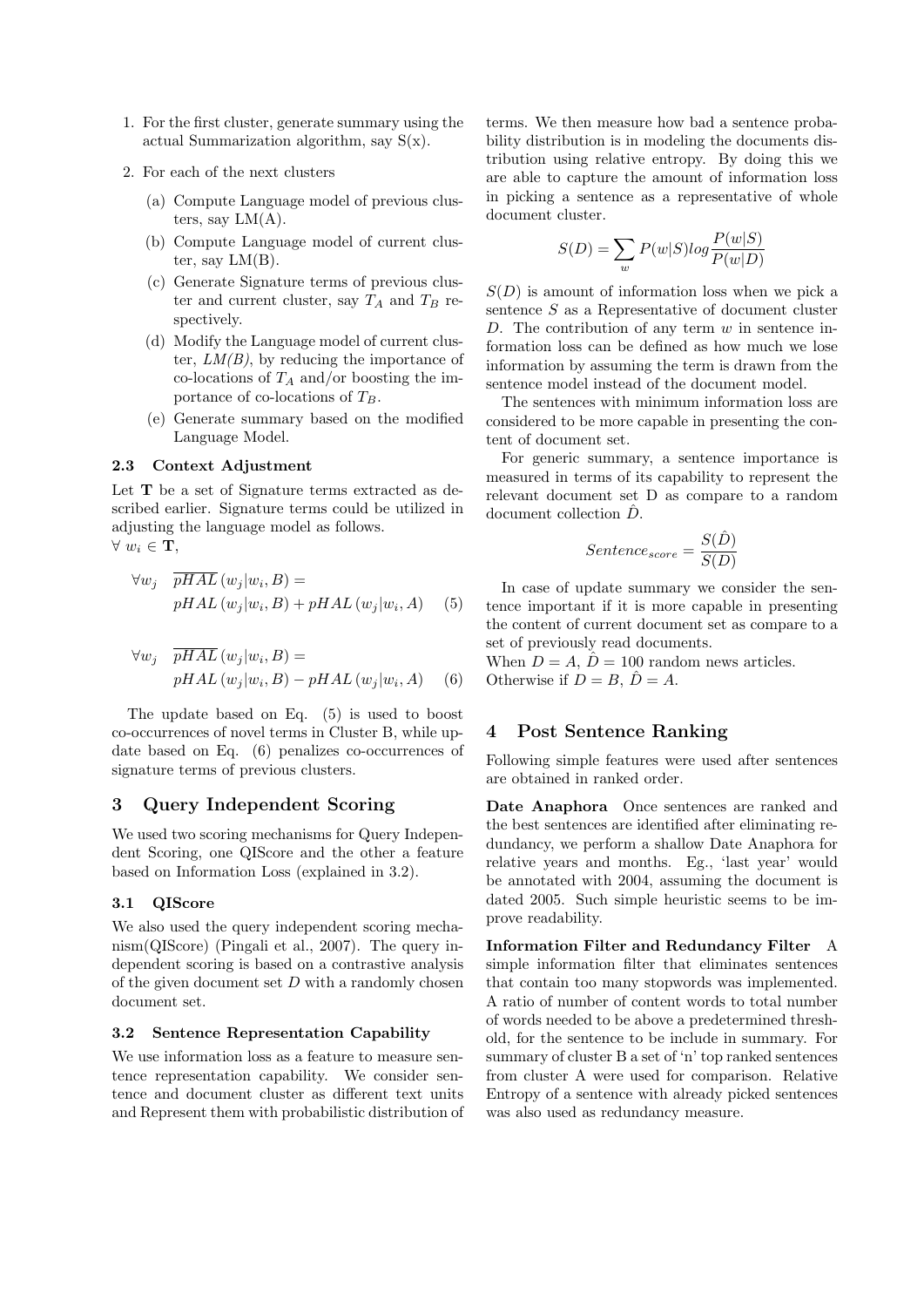|                 |         |                                                                                                                                                                                                                                                                                                                                                                                                                                                                            | ROUGE-2 ROUGE-SU4 pyramid score linguistic responsiveness overall responsiveness |       |
|-----------------|---------|----------------------------------------------------------------------------------------------------------------------------------------------------------------------------------------------------------------------------------------------------------------------------------------------------------------------------------------------------------------------------------------------------------------------------------------------------------------------------|----------------------------------------------------------------------------------|-------|
| RUN 1   0.08122 | 0.11777 | 0.287                                                                                                                                                                                                                                                                                                                                                                                                                                                                      | 2.396                                                                            | 2.438 |
| RUN 2   0.09520 | 0.13387 | 0.331                                                                                                                                                                                                                                                                                                                                                                                                                                                                      | 2.375                                                                            | 2.604 |
| RUN 3   0.07156 | 0.11295 | $\frac{1}{2} \left( \frac{1}{2} \right) \left( \frac{1}{2} \right) \left( \frac{1}{2} \right) \left( \frac{1}{2} \right) \left( \frac{1}{2} \right) \left( \frac{1}{2} \right) \left( \frac{1}{2} \right) \left( \frac{1}{2} \right) \left( \frac{1}{2} \right) \left( \frac{1}{2} \right) \left( \frac{1}{2} \right) \left( \frac{1}{2} \right) \left( \frac{1}{2} \right) \left( \frac{1}{2} \right) \left( \frac{1}{2} \right) \left( \frac{1}{2} \right) \left( \frac$ | _____                                                                            |       |

| Table 1: Official TAC Results for cluster A |
|---------------------------------------------|
|---------------------------------------------|

|                 |         |                                                                                                                                                                                                                                                                                                                                                                                                                                                                            | ROUGE-2 ROUGE-SU4 pyramid score linguistic responsiveness overall responsiveness |       |
|-----------------|---------|----------------------------------------------------------------------------------------------------------------------------------------------------------------------------------------------------------------------------------------------------------------------------------------------------------------------------------------------------------------------------------------------------------------------------------------------------------------------------|----------------------------------------------------------------------------------|-------|
| RUN 1   0.07219 | 0.11312 | 0.246                                                                                                                                                                                                                                                                                                                                                                                                                                                                      | 2.333                                                                            | 1.979 |
| RUN 2   0.79110 | 0.11999 | 0.245                                                                                                                                                                                                                                                                                                                                                                                                                                                                      | 2.667                                                                            | 2.167 |
| RUN 3   0.06019 | 0.10317 | $\frac{1}{2} \left( \frac{1}{2} \right) \left( \frac{1}{2} \right) \left( \frac{1}{2} \right) \left( \frac{1}{2} \right) \left( \frac{1}{2} \right) \left( \frac{1}{2} \right) \left( \frac{1}{2} \right) \left( \frac{1}{2} \right) \left( \frac{1}{2} \right) \left( \frac{1}{2} \right) \left( \frac{1}{2} \right) \left( \frac{1}{2} \right) \left( \frac{1}{2} \right) \left( \frac{1}{2} \right) \left( \frac{1}{2} \right) \left( \frac{1}{2} \right) \left( \frac$ |                                                                                  |       |

Table 2: Official TAC Results for cluster B

Sentence Length Filter Sentences over a threshold number of words were eliminated. This would help remove all the errors due to sentence boundary identification and also eliminate highly descriptive sentences. This could be done in two ways:

- 1. Thresholding on the total number of words.
- 2. Thresholding on content words.

## 5 Experiments

This section describes each of the submitted run and their performance. Results are reported separately for cluster A and cluster B, in tables 1 and 2.

Run 1 Run 1 uses two features, the HAL feature used in (Pingali et al., 2007) and the feature based on Information Loss(Section 3.2). For cluster A, a linear combination of the two features were used while for cluster B only the Information Loss based metric was used in generating the summary. Date Anaphora and Information Filtering was applied along with a sentence length threshold of 30 total words was applied for this run.

Run 2 Run 2 used two features, the HAL feature used in (Pingali et al., 2007) extended as shown in Section 2.3 and the Query Independent Scoring(QIScore) shown in Section 3.1. Following table illustrates the impact of context adjustment on PHAL feature.

|                  |         | $ROUGE-2$   $ROUGE-SU4$ |
|------------------|---------|-------------------------|
| PHAL             | 0.08190 | 0.12208                 |
| PHAL+ Adjustment | 0.08369 | 0.12395                 |

| Table 3: Impact of Context Adjustment on PHAL |  |  |  |  |
|-----------------------------------------------|--|--|--|--|
|                                               |  |  |  |  |

Run 3 Run 3 is same as Run 1, except the sentence length threshold being set to 18 words.

## 6 Evaluation and Results

The results based on the intrinsic and extrinsic evaluations performed at TAC are shown in Tables 1 and 2. Our Run 2 performed well above the median performance based on content evaluations, while performing around the median for linguistic and overall responsiveness. During Post TAC experiments with a little bit of parameter tuning, we obtained a better performance shown as Run 2\*<sup>1</sup> in Table 4.

|           | ROUGE-2 | ROUGE-SU4 |
|-----------|---------|-----------|
| RUN $2^*$ | 0.09310 | 0.13122   |

Table 4: Post-TAC RUN 2

### 7 Post-TAC Experiments

Sentence Position. Sentence Position has been well studied in Summarization research since its inception, early in edmundson's work (Edmundson, 1969). Recently, it has been widely used in learning based approaches (Toutanova et al., 2007; Shen et al., 2007). The University of Ottawa has organized the pyramid annotation data such that for some of the sentences in the original document collection(those that were picked by systems participating in pyramid evaluation), a list of corresponding content units is known (Copeck et al., 2006). We utilized this data to analyze which portions of documents were most sentences being picked-up from, and which of those portions were being most content responsive.

Approach Based on our analysis on the data from DUC 2005, DUC 2006 and DUC 2007 we created a simple heuristic feature. The feature gives most importance to all the lead sentences, more so for first sentence in a document. For large documents(total

 $1$ RUN  $2^*$ : RUN 2 with a little bit of parameter tweaking.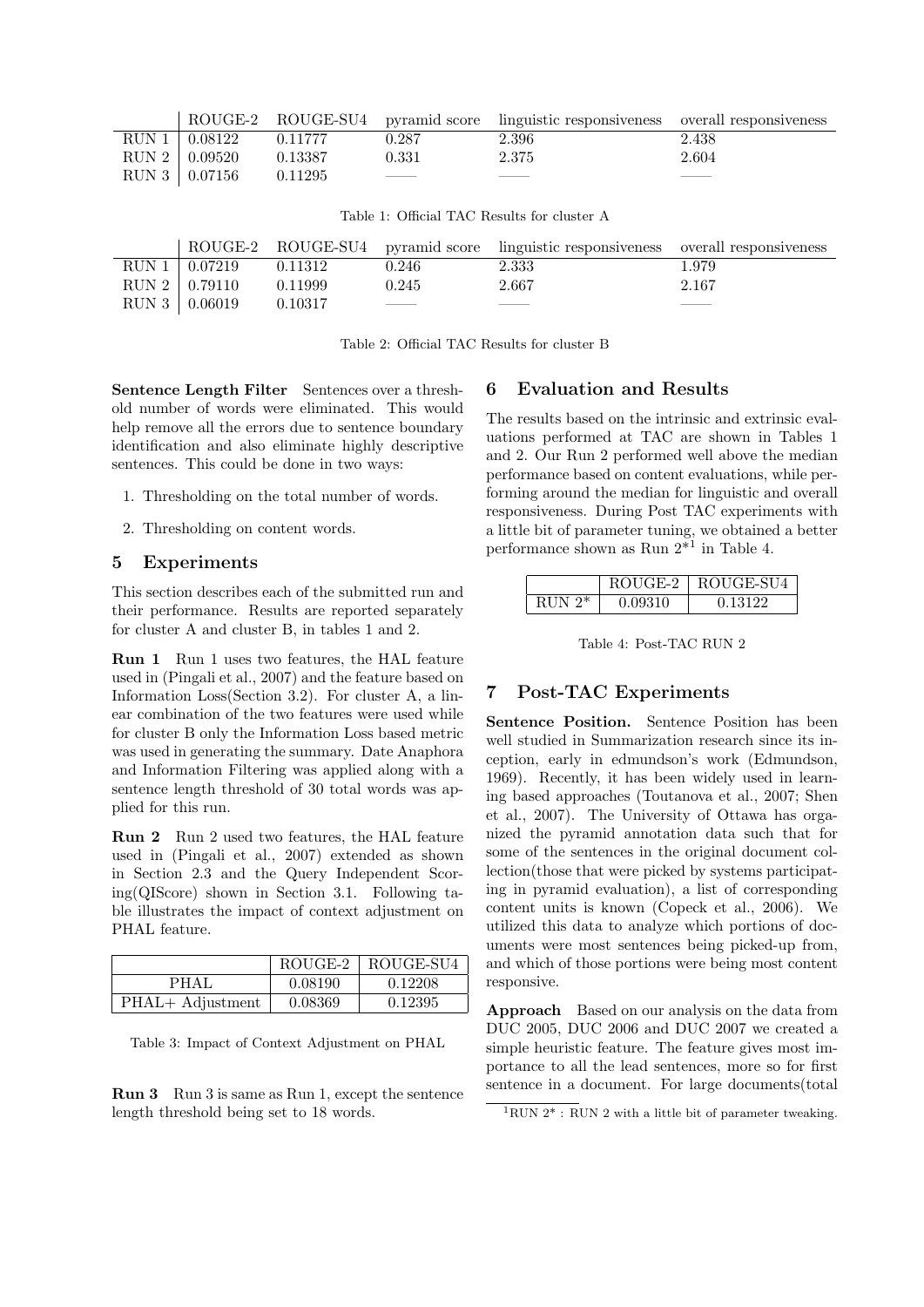|             |         |        | ROUGE-2 ROUGE-SU4 pyramid score |
|-------------|---------|--------|---------------------------------|
| cluster $A$ | 0.08987 | 0.1213 | 0.3432                          |
| cluster B   | 0.09319 | 0.1283 | 0.3576                          |

Table 5: ROUGE 2, SU4 Recall and modified Pyramid Scores for Sentence Position based feature.

sentences greater than 15), trailing sentences are scored better than the rest in middle. However, trailing sentences for short documents get higher scores than those of larger documents.

As can be observed, only the first sentence of all documents could end up comprising the summary. This is OK until we don't get redundant information in the summary. Hence we also used a simple unigram match based redundancy measure that doesn't allow a sentence to be appended to the summary if the sentence matches any of the already selected sentence in at least 40% of content words in it. We also dis-allow sentences greater than 25 content words.

It could be seen that the algorithm is very simple. It uses a very naïve approach that has been used for decades of Summarization research. There could be datasets that could be generated where this approach fails. However, for newswire data that we currently use for Summarization Test sets, this approach is more than promising. This is especially the case for short summaries and a special case would be update Summarization where it genuinely outperforms most other systems that participated in the task.

Table 5 reports Average ROUGE recall and pyramid scores<sup>2</sup> of the proposed algorithm. Data has been presented separately for each cluster.

# 8 conclusions

In this part we report on our experiments for the Summarization track's update Summarization task. We used a feature based on Information Loss and a language modeling extension to PHAL and have shown that these features perform reasonably well compared to the state-of-the-art. We also show some results from our preliminary post-TAC analysis, where we find that a simple heuristic feature based on Sentence Position is able to generate summaries on par with the state-of-the-art update Summarization systems.

<sup>2</sup>Pyramid Annotations for this experiment were done by one of the authors, who volunteered for pyramid annotations during DUC 2007.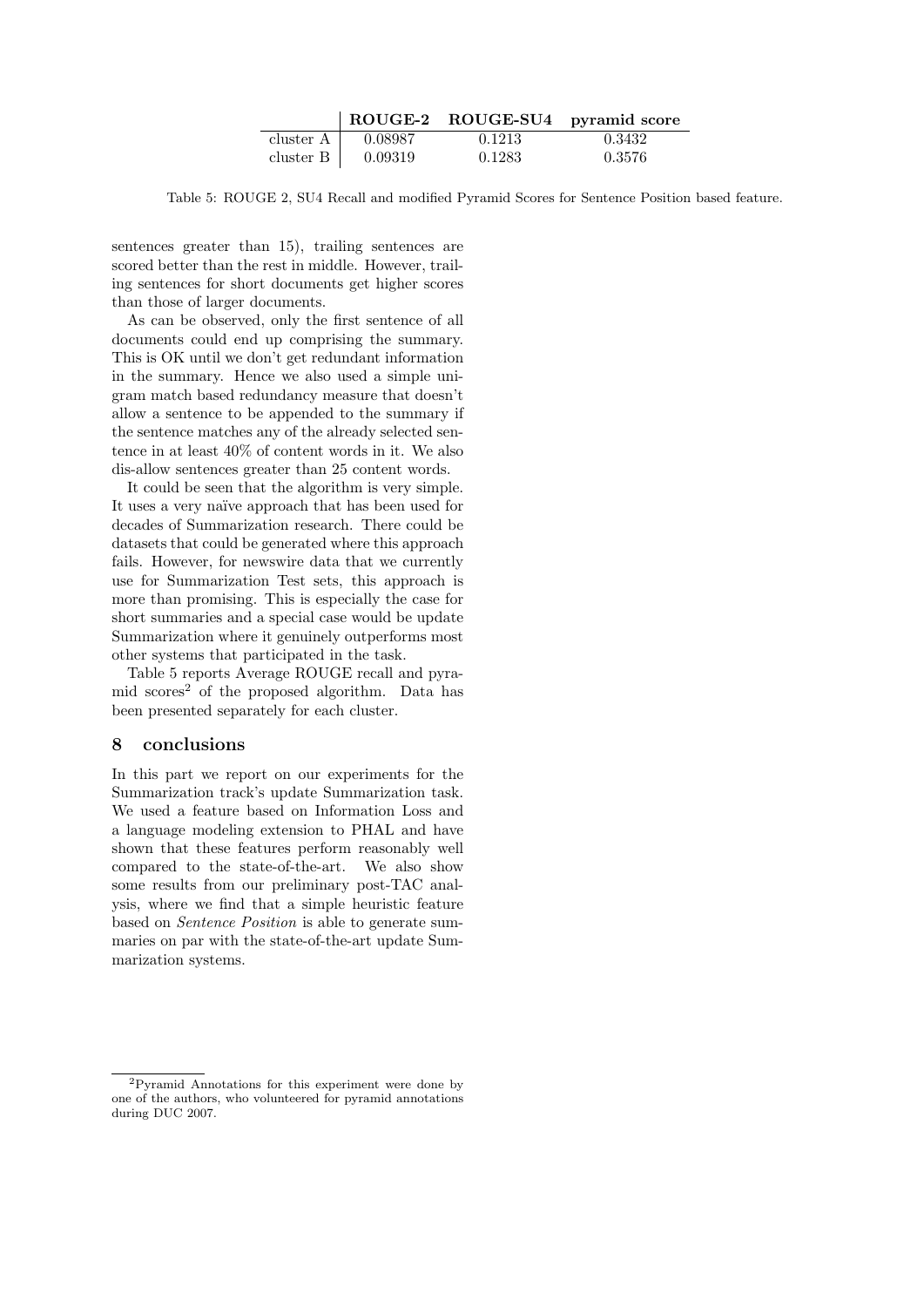# Part II Opinion Track

# 1 Introduction

TAC 2008 opinion task focuses on Question Answering (QA) and Summarization tracks. The task aims at mining opinions from blog posts for rigid list and squishy list questions. In opinion QA, each target contains both rigid list and squishy list questions. Our goal here is to provide precise answers from the Blog06 corpus. In opinion summarization task, each target contains squishy list question(s) and a set of relevant blog posts . Our goal here is to extract opinions from this relevant document set and produce summaries for each squishy list question.

In general, rigid list questions (Ex : Which countries would like to build nuclear power plants?) have named entities as answers. Current QA systems typically include four major steps: 1) Question Classifier, 2) Passage Retrieval, 3) Answer Extraction and 4) Answer Ranking. Question Classifier analyzes the question to determine the answer type. Passage Retrieval searches for paragraphs in the document collection that are likely to contain the answer. Answer extraction extracts a list of candidate answers from the retrieved passages. Answer Ranking ranks the list of candidate answers to determine the final answer. We have used the same architecture for rigid list questions with some additional features to handle the opinion expressed in the question in each step.

Squishy list questions (Ex : What features do people like in vista?)ask for strings containing the answer. Answering Squishy list in TAC08 QA track is some what similar to descriptive type of question answering, So we have decided to use the summarization system we designed for "DUC 07 multidocument summarization task" which perform well while answering descriptive types of questions on news articles. Our approach to handle these questions involves the following three steps: 1) Question Analysis, 2) Sentence Classification, and 3) Summarization. Question Analysis determines the polarity (positive/negative) of the question. Sentence classification extracts the sentences which are opinions with the same polarity as that of the question. Finally summarization, the system we are using has two features, one being query independent feature and the other being query dependent feature. We added one more feature to handle opinions. For this we made use of Senti Wordnet (Attardi and Simi, 2006), an online lexical source for opinion words.

This part consists of six sections. First we intro-

duce the task, then we describe our work on processing the blog corpus in section 2. Section 3 describes our approach for rigid list questions and section 4 describes our approach for squishy list questions. Section 5 describes the submitted runs for both the tasks. Section 6 discusses the results obtained for each task. We conclude in section 7.

## 2 Preprocessing the data

In opinion QA track answers must be retrieved from Blog06 corpus. Though we have used only top 50 documents for each target (Blog data in this paper refers to the top 50 document set but not the total Blog06 corpus) there are a significant number of challenges to extract required content from each document such as encoding issues, posts from different blog domains, identifying post author etc.

In the blog data different character encodings were used. As the first step we converted all characters to UTF-8 encoding. Posts from different blog domains are present in the blog data. Each domain uses a template to generate blog HTML pages. So, we extracted the required content from these blog posts by reverse engineering the templates used to generate these pages. There are fifty targets in TAC08 QA test data. For each target they provided fifty most relevant documents. So, on the whole there are 2,500 posts which were processed to extract required content. Majority of the posts are from Blogger, WordPress, Typepad, Movable Type domains. Their respective numbers in the blog data are shown in table 6.

Some of the rigid list questions ask for authors of the posts who expressed positive/negative opinion about a target. So, to handle this type of questions we extracted authors of the posts using different regular expressions for different domains listed in table 6. For the remaining 500 blog posts, only content extraction by removing HTML tags and author extraction was performed. For author extraction, we have used a generalized regular expression to handle most of the remaining blog posts. Among the remaining 500 blog posts we were able to extract author from 290 posts.

The test data given for opinion summarization also belongs to Blog06 corpus, so we used the same approach for cleaning the blogs for opinion summarization as we did for opinion QA.

# 3 Approach for Rigid List Questions

Our system architecture includes the following steps : question classification, post retrieval, answer extraction and answer ranking. Question classifier de-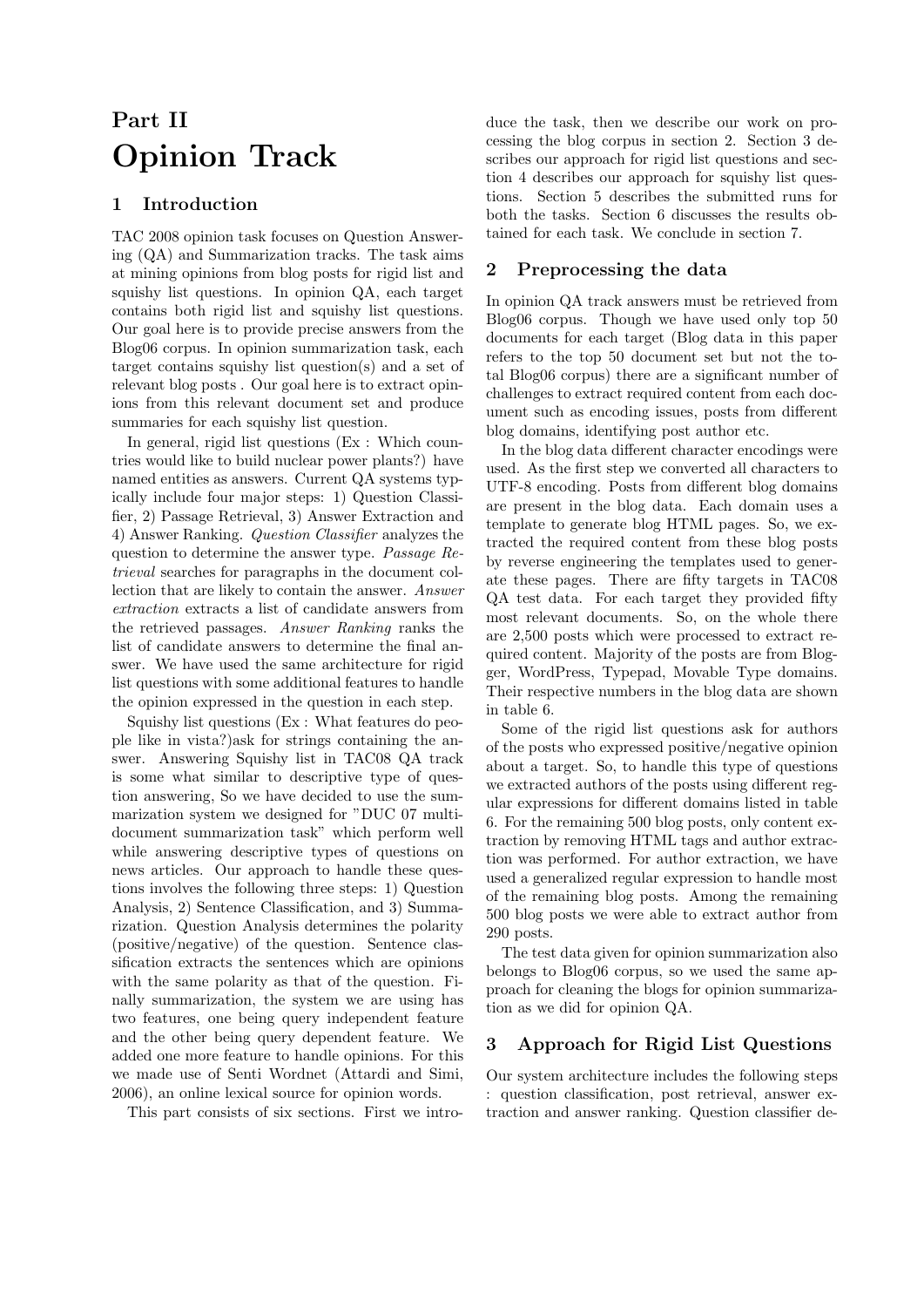| Domain         | No of Documents |
|----------------|-----------------|
| <b>Blogger</b> | 1160            |
| WordPress      | 337             |
| TypePad        | 210             |
| Movable Type   | 96              |

Table 6: Distribution of documents in some of the blog domains.

termines the answer type and polarity for the given question. Support Vector Machines (SVM) (Zhang and Lee, 2003) and naive Bayes classifiers (Yang and Liu, 1999) are used to determine the answer type and polarity of the given question respectively. From the sample questions, we have observed that for the questions having answer type as PERSON, some of them are referring to the person names in the posts and the rest are referring to the authors of the posts. To handle both the cases, we mapped the answer type PERSON to a new answer type "AUTHOR-PERSON".

In traditional QA systems where passage is considered as a retrieval unit on which answer extraction techniques are performed. But in the case of blog data, author conveys his opinion through the entire post and his opinion cannot be determined from a single passage within the post. So, we considered post as a unit of retrieval. We used Lucene for both indexing the posts and searching for relevant posts. All the relevant passages returned by Lucene are classified using nave Bayes classifier which classifies the post either relevant or non relevant. A post is said to be relevant if its polarity is same as the polarity of the question and non relevant if its polarity is different from the polarity of the question. Finally the set of relevant passages returned by the classifier were used for answer extraction.

For Answer Extraction we divided the answer types into two super classes.

- 1. AUTHOR-PERSON
- 2. Named Entities

In the first case, answer to the given question is the list of authors from all the relevant posts and the names of the persons within the posts. As the author names were previously extracted during Preprocessing, all the authors who are associated with the relevant passages form a list of possible answers to the question. For extracting the person names from the posts, we used Stanford Named Entity Recognizer (SNER) (Finkel et al., 2005) and for the second case also we used SNER to extract possible answer candidates for the given question.

The list of answer candidates obtained from answer extraction is ranked using relevance features. We have two such features:

- 1. Blog post relevance to the question
- 2. Blog post relevance to the polarity of the question

The first feature ranks the answer candidates which are extracted from the most relevant posts higher and the second feature ranks the answer candidates based on the polarity of the blog post . We used a weighted linear combination of these two features to compute the final score for each answer candidate. Finally, the ranked list of answers based on candidate scores is provided as answer to the given question.

# 4 Approach for Squishy List Questions

In both Opinion QA and Opinion Summarization these squishy list questions focuses on the descriptive answers of the target. The approach for these questions will be similar for both the task with some differences in the methods used. The main steps involved in squishy list part of opinion QA and opinion Summarization are:

- 1. Query analysis
- 2. Opinion mining and Polarity determination
- 3. Opinion sentences summarization.

The summarization system we designed for DUC07 has two features to rank sentences for generating summary. These features are 1) Query dependent feature and 2) Query independent feature.

Query dependent feature boosts the sentences which are most relevant to the given query. The query independent feature boosts the most informative sentences in the given text using KL divergence method. Using these two features, we have achieved good results in summarization which is a kind of descriptive QA in DUC 2007. Both Opinion QA and Opinion Summarization are also similar to descriptive QA with minute difference of giving some importance to opinions of the sentences. This factor motivated us to use the above two features along with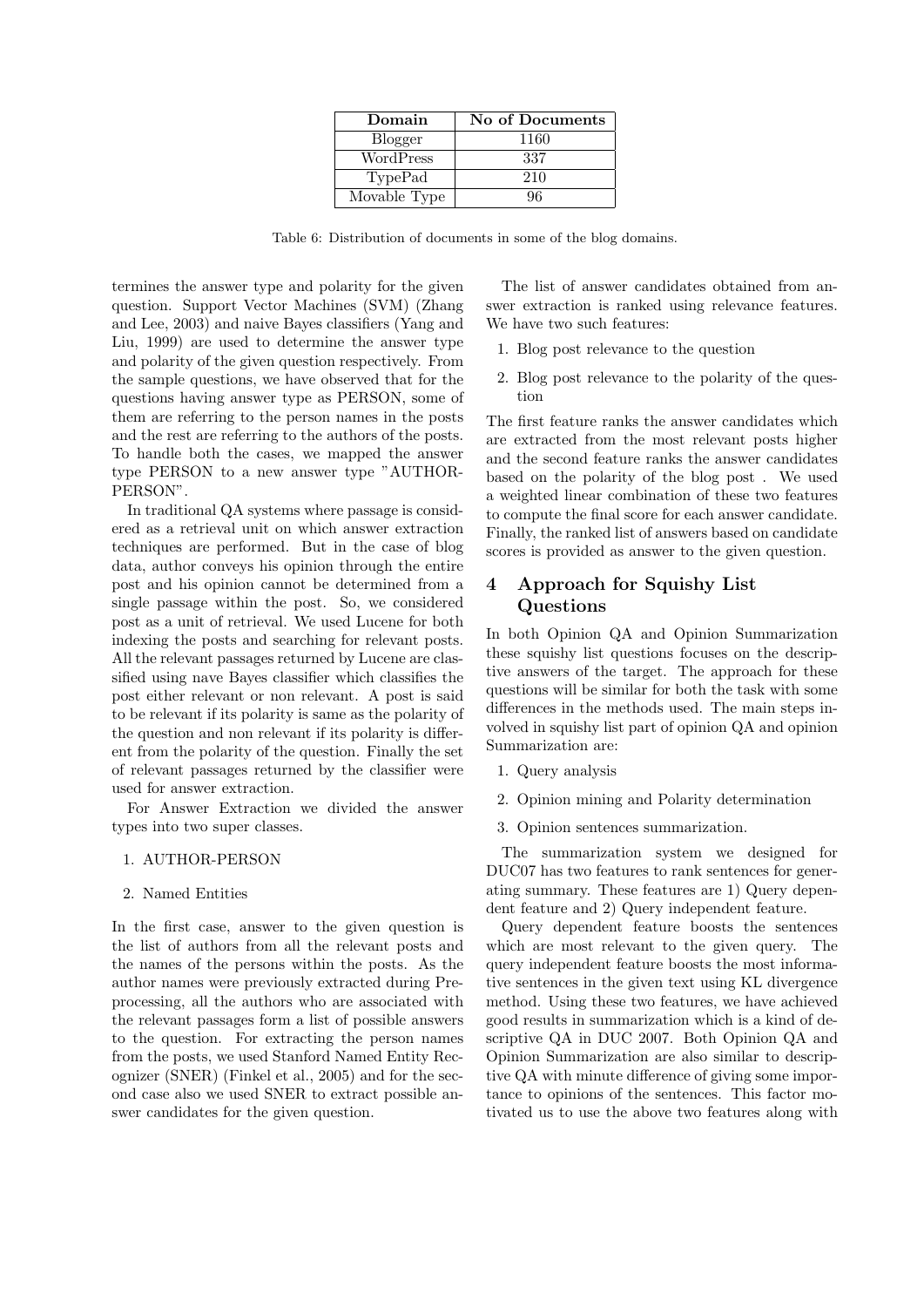our opinion feature for summarization. We did our experiments on two variances of this opinion feature which we will present in detail below.

Query analysis focuses on predicting the polarity class (either positive or negative) for the query. For example a query like What features do people like in vista? focuses on positive aspects of product vista. For predicting the polarity class for the query, we framed a set of rules. We have downloaded a list of words which can be termed as a seed list for query words. This list contains a small set of keywords which are classified as positive or negative. We have classified query based on this list of words as positive or negative. In this process we have taken into account the negated verbs also.

Opinion mining and Polarity determination focuses on our interest in mining opinion sentences from non-opinions and determining polarity for opinions in the given input data. We built a two class classifier in two phases one for classifying opinions and non-opinions and other for classifying opinions as positive and negative. The classifier used for this classification in Opinion QA task is Rainbow with naive Bayes method for two runs. In Opinion Summarization task we have used SVM classifier (Ku et al., 2006) with unigrams as features in one of runs and Rainbow using prind - probabilistic indexing method in the other run.

Each sentence will have its opinion and polarity class scores obtained from classifier associated with it. In Opinion QA first run we made use of these scores as a feature along with both query dependent and query independent feature to score sentences. In second run of Opinion QA we have used opinion score as a filter and used only query dependent and query independent feature to score sentences. In Opinion Summarization task, we made use of Senti wordnet, which is a lexical source for opinions as the opinion scoring feature. Senti Wordnet will have a list of words which will be the sources for sentence polarity. Each word which contribute to sentence polarity will have both positive and negative score associated with it. So we used this to score sentences along with query dependent and query independent feature in our first run. In second run, we used scores obtained from classifier using probabilistic indexing method as the opinion feature along with query dependent and query independent features.

### 5 Description of Runs

Our approach to handle opinion sentences uses two phase classification first the sentence is classified as either opinion or non-opinion(fact) then it is classified as positive or negative. The data used to build these models are described below.

For opinion-non opinion classification we have downloaded IMDB movie review data from the web which is annotated. The data contains 10,000 sentences of opinions and non-opinions. We have used this data as a training data for our opinion, nonopinion classification.

We have collected product reviews form Amazon.com. We collected about 1,30,000 reviews on various products. We did use this as a training data for polarity determination. We have classified the reviews as positive or negative based on the ratings given at the end of each review. Each review which has a rating of 4 or 5 has been termed as positive and others as negative. Finally, we got about 98,000 positive reviews and the rest were negative for training.

Models for opinion QA task were built using navie bayes algorithm, where as models for opinion summarization task were built using SVM-HHM techniques.

### 5.1 Opinion QA run 1

## 5.1.1 Rigid List

The same approach we described in section 3 was used to extract the answers for rigid list questions. We used two features to rank the candidate answers. Both the features used to rank candidate answers were given equal priority while ranking the candidate answers.

#### 5.1.2 Squishy List

In addition to the two feature used by summarization system, we used a new feature which boost the opinion sentences. The third feature scores the sentences using the weighted linear combination of opinion/non-opinion score and positive/negative score. We pick either positive/negative sentences based on the polarity class predicted in question analysis module. The opinion score of each sentence is calculated as follows,

 $opinioscore = 0.3 * p(sentence, opinion) +$ 0.7 ∗ p(sentence, polarityclasspredicted)

Final score is the weighted linear combination of all three features. The weights assigned to query dependent, query independent and opinion features are 0.275,0.325 and 0.4 respectivly.

#### 5.2 Opinion QA run 2

#### 5.2.1 Rigid List

The rigid list answers submitted for run 2 were same as those submitted for run 1.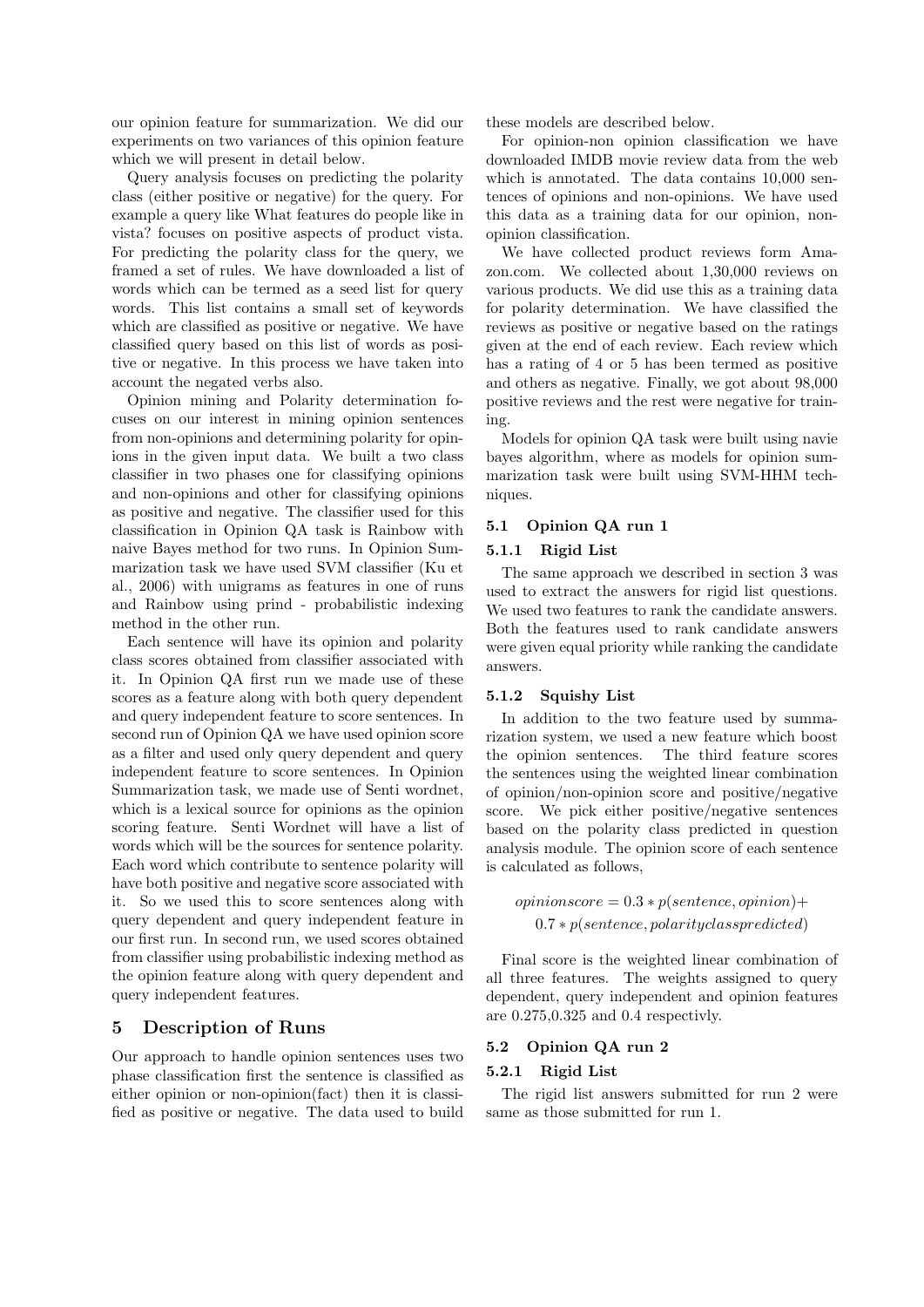| Type         | Run 1 | Run 2 | Best Run | Median of Runs |
|--------------|-------|-------|----------|----------------|
| Rigid List   | 0.131 | 0.131 | 0.156    | 0.063          |
| Squishy List | 0.186 | 0.165 | 0.186    | 0.091          |
| Total        | 0.164 | 0.154 | 0.168    | 0.093          |

Table 7: Opinion QA results.

| <b>Runs</b> | <b>F-Measure</b> | Coherence | Readability | Responsiveness |
|-------------|------------------|-----------|-------------|----------------|
| – Kun       | ۔101،            | 2.045     | 3.545       | 2.364          |
| Run 2       | .102             | 2.045     | $3.545\,$   | 2.500          |

Table 8: Opinion Summarization results.

## 5.2.2 Squishy List

In this run the opinion score computed was used as a filter. Sentences are ranked using the two features we had in the summarization system, and a sentence is picked only if its opinion score is greater than 0.4.

#### 5.3 Opinion Summarization run 1

Each sentence which is an opinion will be classified as positive or negative and the polarity class predicted in the query analysis will be used to pick sentences of that particular polarity class.

Then we ranked the sentences of particular class using Senti Wordnet to determine the opinion score. The final score will be weighted linear combination of all the three features query dependent, query independent, and opinion feature.

## 5.4 Opinion Summarization run 2

The run 2 of opinion summarization task is some what similar to run the run described in section 5.1.2, except that weight distributions are changed. The weights assigned to query dependent, query independent and opinion features are 0.5,0.3 and 0.2 respectivly.

# 6 Results

In this section we present the results of our participation in opinion QA and opinion summarization tasks.

The opinion QA task in TAC 2008 has questions distributed over 50 targets. Each target has a minimum of one rigid list and squishy list questions and a maximum of 4 questions of both the types. On the whole there were 90 rigid list and 90 squishy list questions. Answers for these questions must be retrieved from the Blog06 corpus. We have used the top 50 documents for each target distributed by NIST to retrieve answers. The evaluation metrics for rigid list questions is F-measure and for squishy list ques-

tions nugget pyramid evaluation is used. We present our results in the Table 7.

In the above table rigid list scores are the average F-measure scores over 90 rigid list questions and Squishy list scores are the average pyramid F scores over 87 squishy list questions and total scores are average per-series scores over 50 series.

The opinion Summarization task has questions distributed over 25 targets and a summary for each target. In addition to the blog posts, there are optional answer snippets provided for this task. We did nt use optional answer snippets in our submission. We present results in the Table 8.

The various entries in the table are Average Fmeasure with beta value 1, Average score for Grammaticality, Average score for Non-redundancy, Average score for Structure/Coherence (including focus and referential clarity), Average score for Overall fluency/readability, Average score for Overall responsiveness respectively.

# 7 Conclusion

We described our participation in the TAC 2008 opinion QA track and opinion summarization track. In our approach for rigid list questions, we used both the authors of the posts and person names within the posts as a list of possible answers to the PERSON type questions i.e, we are also adding answer candidates of incorrect answer type to the list of possible answer candidates, which definitely decreases the precision. So, using a mechanism to distinguish the fore mentioned two answer types the performance can be increased. For answering squishy list questions, we added a third feature to boost the sentences based on the opinion score of the sentence. Using this approach we obtained the best performance among all the runs submitted by the opinion QA task participants.

In addition to opinion QA experiments, as a part of opinion Summarization task, we conducted exper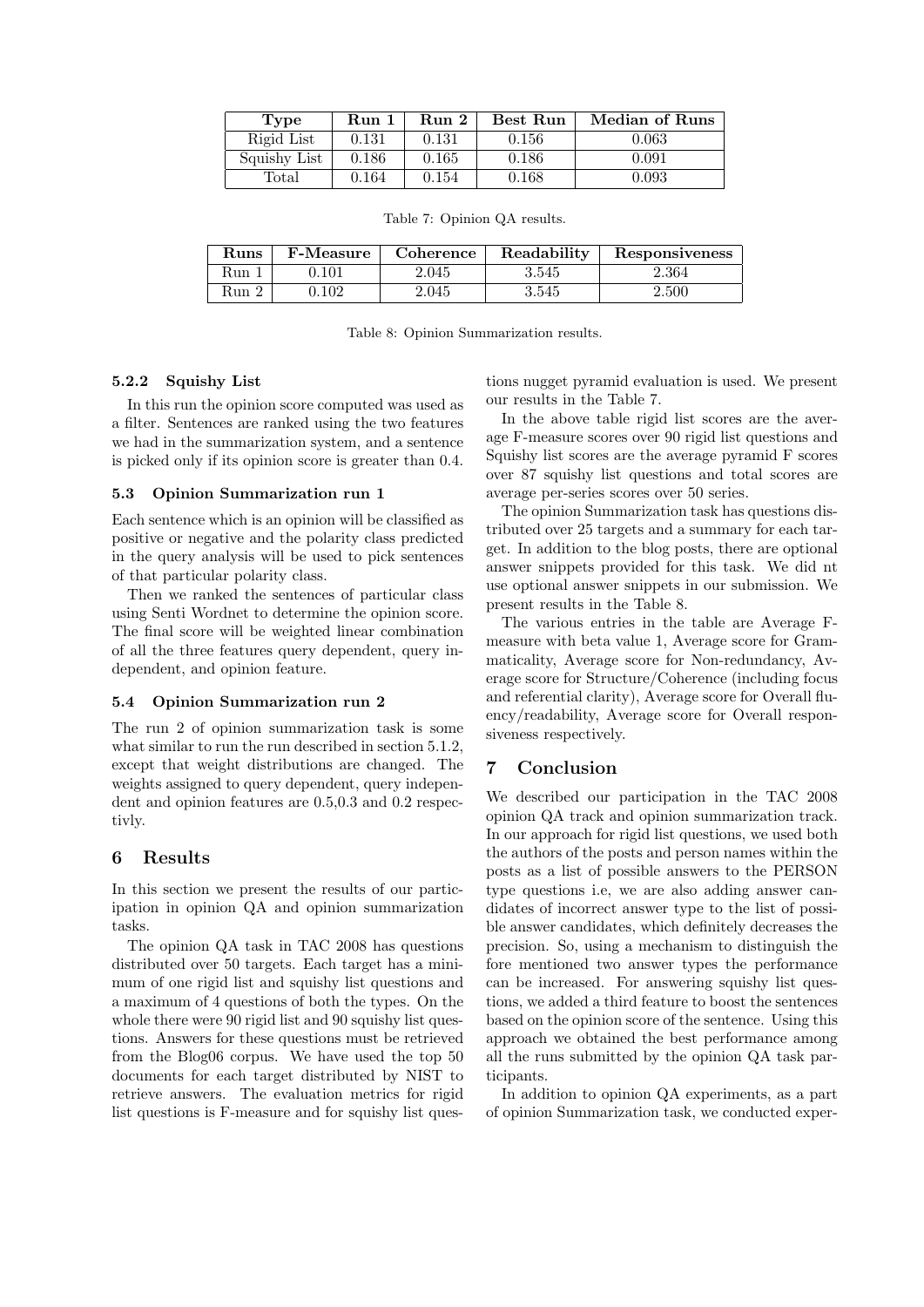iments using both SVM and Rainbow text classifier. In rainbow we used Word Association as a feature for the classifier rather than giving exact sentence for training. In ranking the sentences, we have made use of Senti Wordnet along with query independent and query dependent features. We described all the approaches used and description of runs in the above sections. The average F-measure scores for each run over 22 summaries are very low. The reasons for this might be 1.not using the optional answer snippets provided, which may be the cause for low precision, 2.We used all the space for summary (total 7000 characters), as a result many sentences out of context appeared in the summaries and 3. weights were not distributed properly.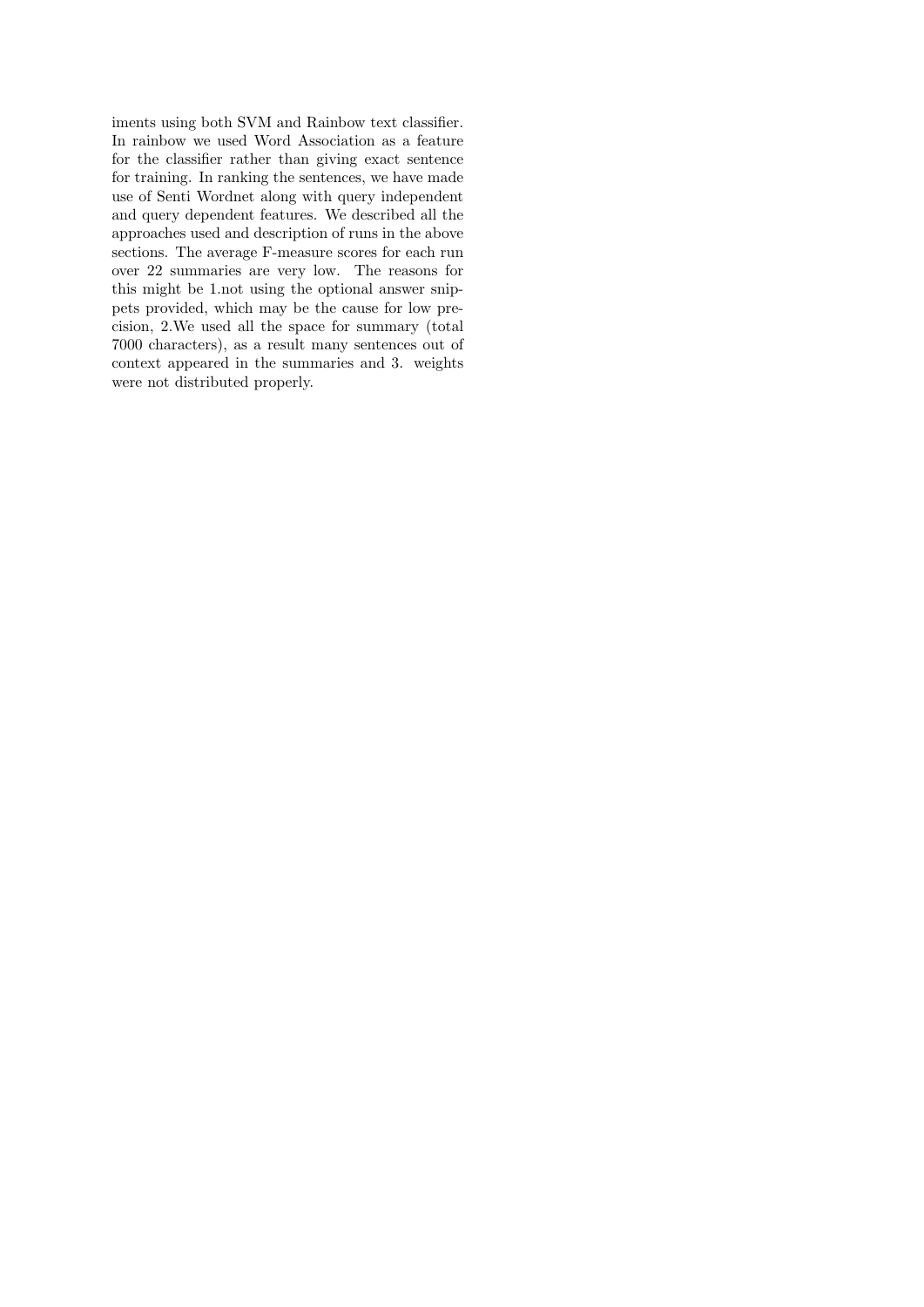# Part III Recognizing Textual Entailment(RTE) Track

# 1 Introduction

The task consists of recognizing the relation between two given text fragments, namely Text and Hypothesis. The track consists of two way and three way tasks. The three way task is to recognize the relationship between text and hypothesis as:

- ENTAILMENT, if Text entails Hypothesis.
- CONTRADICTION, if Text contradicts Hypothesis.
- UNKNOWN, if the truth of Hypothesis cannot be determined on the basis of Text.

The two way task is to recognize the relationship between Text and Hypothesis as

- 1. ENTAILMENT, if Text entails Hypothesis.
- 2. NOT ENTAILMENT, if Text does not entail Hypothesis.

Our approach to this task is to construct the syntactic dependency trees for both text and hypothesis sentences and comparing the nodes of the dependency trees by using the semantic similarity between the two nodes.

# 2 Method

An overview of our system architecture is shown in the figure 1.



Figure 1: System Architecture for RTE

Our system uses the approach of syntactic tree matching of text and hypothesis syntactic dependency trees (Micol et al., 2007). First we create the syntactic dependency trees for the sentences in both Text and Hypothesis. For constructing dependency trees we used Stanford Parser. We will ignore the irrelevant grammatical categories while constructing the tree. We maintained a list of irrelevant grammatical categories. Some of these categories are Determiners, pre-determiners, postdeterminers, clauses, Inflectional phrases, preposition and preposition phrases, auxiliary verbs, complementizers. Now that we have dependency trees for both text and hypothesis, we will check whether the hypothesis tree is embedded in the text. We say that hypothesis tree is embedded in texts tree if all nodes and branches of hypothesis are present in text. For example let 'h' be any node in the hypothesis(we will start with the root node of Hypothesis).

- 1. For 'h' we try to find a matching node 'x' in the text tree.
	- (a) First we check for the direct match of the words, without the use of semantics.
	- (b) If we cannot find any match, then we use the Wordnet::Similarity tool (Pedersen et al., 2006) to find semantic similarity between the words. If the similarity value between the two words is greater than 0.8 we consider that they match.
- 2. Once we find out the matching node 'x' we try to find matching nodes for the children of 'h' in the children of 'x' as described in the previous step.

The above process starts from the root node of hypothesis tree and continues until all the nodes of hypothesis are matched in the text. If we found a matching node for every node of hypothesis, we judge that text entails hypothesis. Hence the result would be **ENTAILMENT**. If we cannot judge entailment from the above step then we send the dependency trees to separate modules, which recognize CONTRADICTION and UNKNOWN.

For handling **CONTRADICTION**, we check for the negation and antonym features(Snow et al., 2006). If hypothesis is embedded in text, but text contains a negation words like not, no, none etc, then we say that text contradicts hypothesis. We check whether the verbs in text and hypothesis are antonyms to each other

For handling UNKNOWN case, the following features based on named entities and verbs have been included.